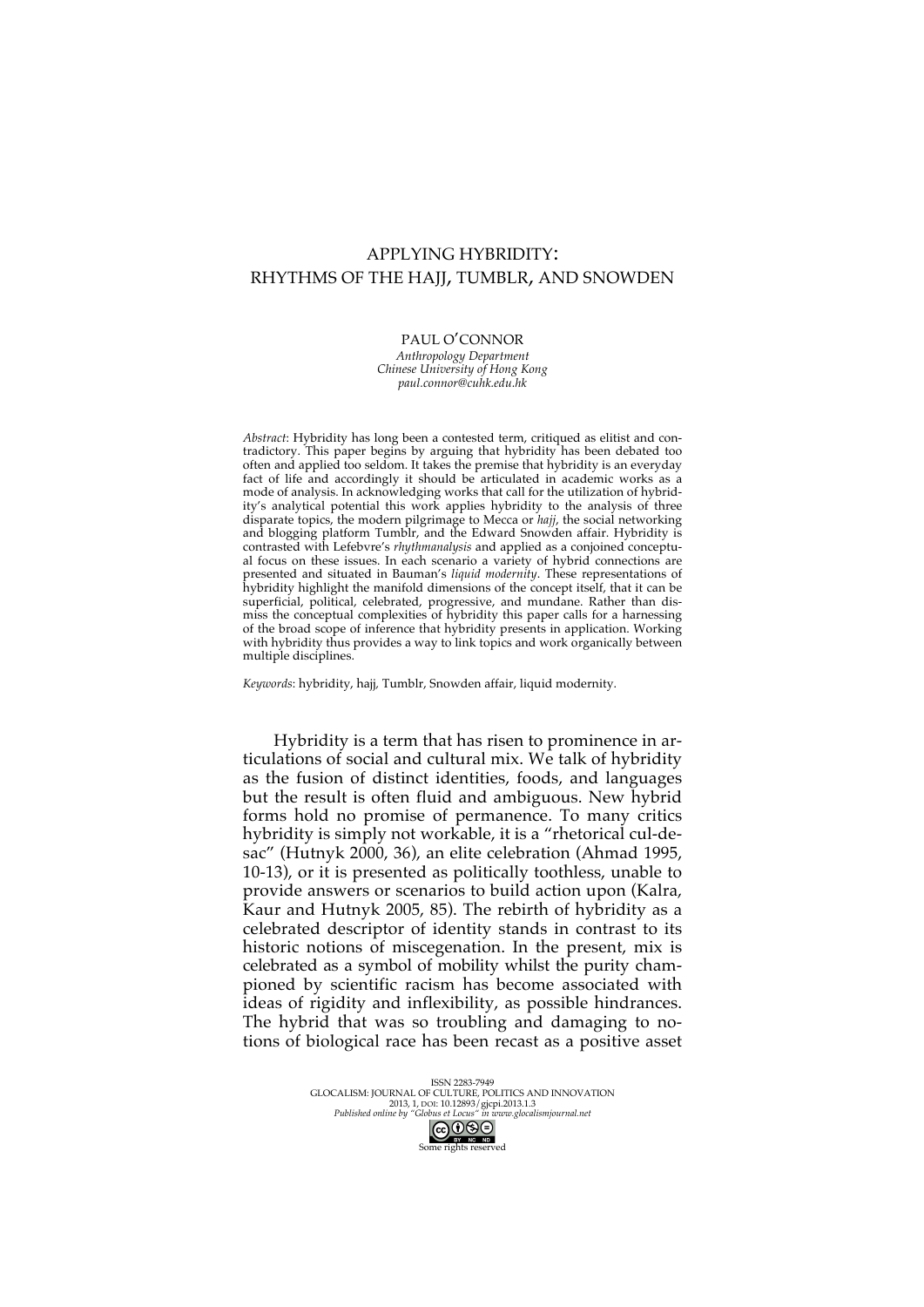of flexibility for the liquid modern world (Bauman 2006, 35). As business models espouse the marketing of new flavours and new styles, it has become clear that diversification is seen as preservation. The concept of hybridity has accordingly found its greatest purchase on the mantel of globalization. The interconnected, homogenised, and networked global world mirrors hybridity in multiple ways. In the work of Nederveen Pieterse (2000) and Kraidy (2005) we observe the retreat of hybridity from identity politics and its adoption as an adjunct theory of globalization. In these and other works, hybridity is debated, considered, and dissected. It appears that hybridity is something to critique and too seldom something to apply (Noble, Poynting, and Tabar 1999, 31). Kraidy (2005, 3) has called for hybridity to be operationalised in order to harness the concept's analytical potential, and Ang has argued that hybridity must be mobilised to deal with the global moment of "togetherness-in-difference' (2001, 200). This call has been answered in part by Kraidy's (2005) critical transculturalism, and O'Connor's "everyday hybridity" (2011). These works highlight the utility of developing critical perspectives for applying hybridity. Such research also demonstrates the need to activate hybridity in conjunction with other critical perspectives.

In this paper the focus moves beyond the critical debate on hybridity. It takes the premise that hybridity is an everyday fact of life, that it is relevant in all critical accounts of culture and humanity to some degree. From this assumption it moves to look at how hybridity can be applied in combination with other theoretical perspectives. It applies hybridity in conjunction with Lefebvre's theory of rhythmanalysis (2004) and situates this perspective in Bauman's (2000) liquid modernity. In demonstrating the potential of hybridity and rhythmanalysis, a thread is drawn on the disparate topics, the pilgrimage to Mecca, the social network and blogging platform Tumblr, and the surveillance "whistle blower" Edward Snowden. The utility of conjoining these topics rests in the need to demonstrate how applying hybridity facilitates analysis that is both broadly interdisciplinary and unconstrained by a linear focus. This method seeks to draw out different representations of hybridity, mixing themes, and ultimately presenting a montage of hybrid connections that operate at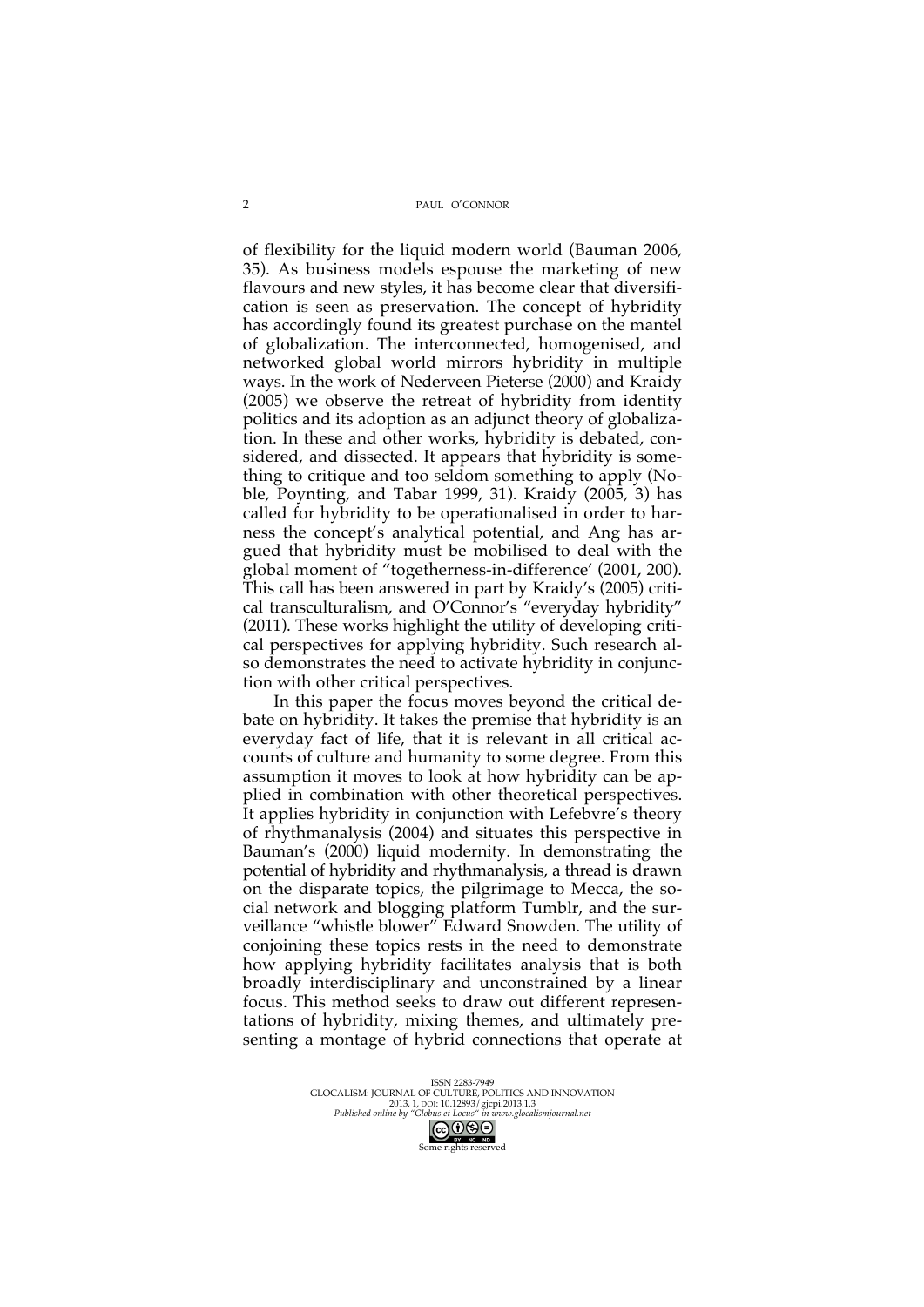very different levels. The argument being that if the topic is hybrid the method can be also.

# HYBRIDITY IN RHYTHM

In previous work I argued that the rebirth of hybridity had led to its presentation in largely positive terms (O'Connor 2011). This "esteemed" form of hybridity lacked engagement with mundane examples of hybridity, the everyday interactions of people in culturally mixed scenarios. I argued that if hybridity is going to be a relevant analytical tool it must represent the esteemed and the dismissed. This was explored in ethnographic work on Muslim youth in Hong Kong who represent an uncelebrated and mundane hybridity in their daily navigation of the city, use of multiple languages, and practice of Islam in a Westernised secular Chinese city (O'Connor 2012). "Everyday hybridity" speaks of the daily experiences of cultural differences and the need to devise pragmatic strategies in navigating them.

In pursuing a broader representation of hybridity, Lefebvre's rhythmanalysis (2004) offers great potential. In this respect a broader focus includes the esteemed, the everyday, the political, the global and the local. The theoretical position of rhythmanalysis includes an orientation of everyday life theory that is intrinsically hybrid. Lefebvre (2004, 27) notes that "when lives are lived and hence mixed together, they distinguish themselves badly from one another" they appear noisy and chaotic. The rhythmanalyst however, "develops tools to bring them together by perceiving interactions" (Lefebvre 2004, 27). The conjunction of hybridity and rhythmanalysis can therefore be regarded as one such tool. If we consider everyday life in terms of rhythm, a myriad of information becomes relevant. Our bodies are a microcosm of rhythms, heartbeats, breathing, digestion, sleep, and these in turn are placed in the world with other people forming the background to culture, to society, and global interactions. Lefebvre points out that rhythm is both the mundane repetition of daily routine, and also the grand narrative of history (Lefebvre 2004, 6). One need only consider the term "revolution" to note how human time is popularly understood as a pattern. The

ISSN 2283-7949<br>GLOCALISM: JOURNAL OF CULTURE, POLITICS AND INNOVATION<br>2013, 1, DOI: 10.12893/gjcpi.2013.1.3<br>*Published online by "Globus et Locus" in www.glocalismjournal.net*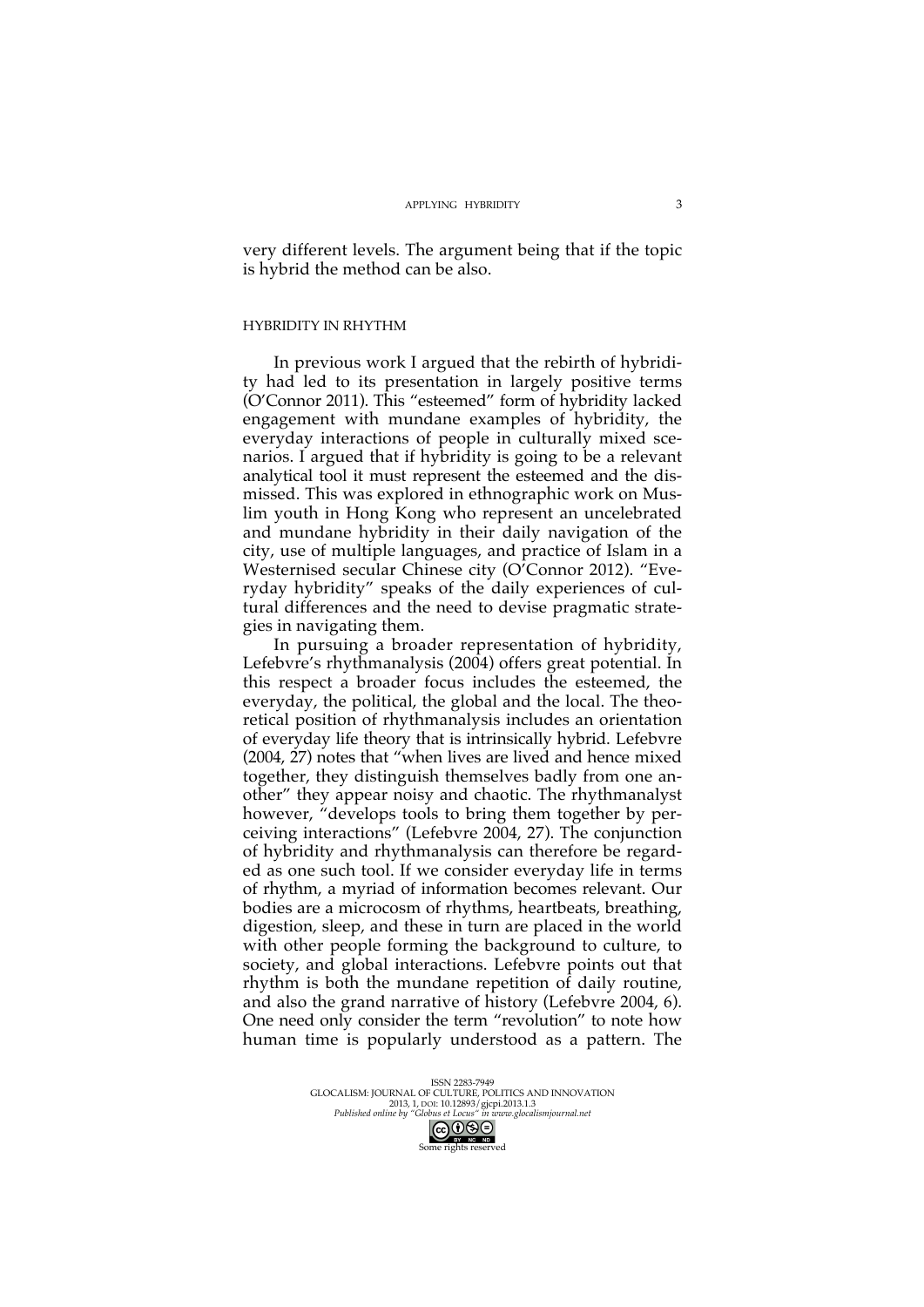aphorism that "history doesn't repeat itself, it just rhymes" provides a popular echo of Lefebvre's thesis.

A rhythm is characterised by both repetition and difference, these conform to an "unfolding panoply" of binaries that rhythm represents; mechanical and organic, cyclical and linear, quantitative and qualitative (Lefebvre 2004, 9). Rhythm expresses hybridity and fits with Bauman's notion of liquid modernity in which the permanence and solidity of the old world has been replaced by a global melange of impermanence and insecurity. The rhythm of globalization has brought the masses of the world to the same moment as they pursue "local solutions to globally conceived troubles" (Bauman 2007, 83). Culture in the liquid modern world is thus the global pacing to a rhythm of technologically mediated communication, where economic policies are all but mute in the face of the might of multinational corporations.

Lefebvre emphasises the hybridity of rhythmanalysis in stating that it is transdisciplinary (Lefebvre 2004, 87). He explores this potential in referring to science, music, anthropology, architecture and town planning. It is in the fields of geography and architecture that rhythmanalysis has been most widely critically discussed (Edensor 2010). However Lefebvre (2004) provides many more threads in his work that have received less academic scrutiny, culture being one. In observing bodily routine he notes the breaking in of humans by other humans, teaching repetition, rhythm, and ultimately culture (Lefebvre 2004, 39). He goes on to make further insights about how we learn to follow rhythms "of the other", those that have been "turned outward" to the world. For Lefebvre, our private lives represent a rhythm turned inwards and as such they are more intimate (2004, 95). These remarks remind us of Goffman's "backstage", where privately individuals perform behaviour that can contradict their public persona (1990, 114). Ultimately Lefebvre calls to action the identification and appreciation of rhythm in everyday life and the social sciences. It is a request to act upon the fusion of social life, the body, and the elements that entwine us all.

The joining of hybridity and rhythmanalysis relates to the fact that both concepts navigate the awkward terrain of being recognisable and self evident aspects of human experience yet also ambiguous. Rhythm and hybridity are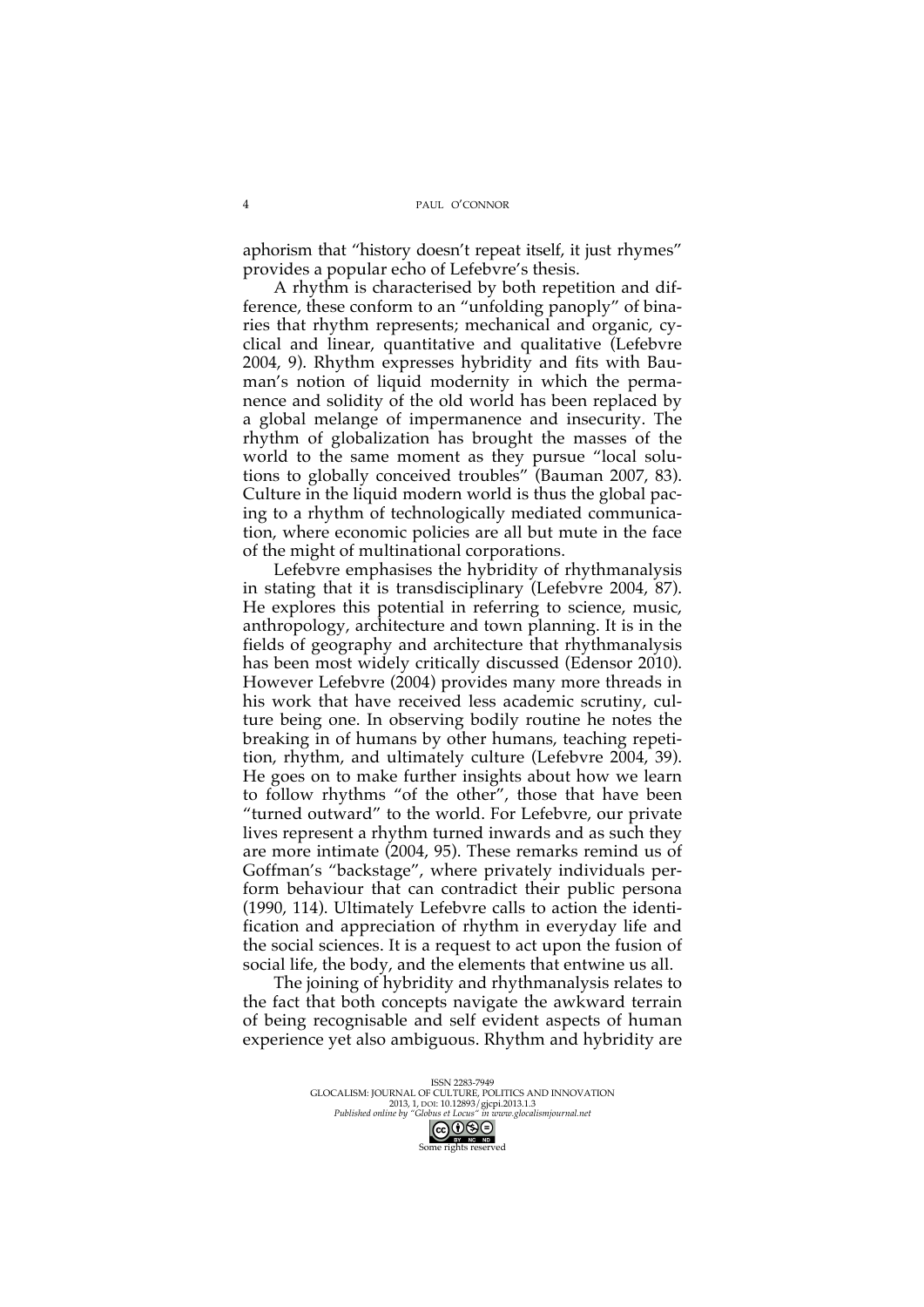## APPLYING HYBRIDITY

notions that provide patterns and paths to make sense of human culture, what they lack however is an analytical anchor, a method by which they can be applied. Rather than construct a methodological anchor, in this paper I am suggesting a conjunction of the two. By using them in an analytical combination the utility of both paradigms can be tempered and the two perspectives can work in a complimentary fashion. In applying hybridity in the following passages I am deliberately exploring tangents, pushing the significance of hybridity to engage with disparate ideas, and presenting an analysis that contrasts superficial elements of celebrated hybridity, everyday hybridity, and politics of a local and global nature.

# HYBRID RHYTHMS OF THE MODERN HAJJ

The subject of the pilgrimage to Mecca, or in Arabic the *hajj,* is a topic in which hybridity and rhythmanalysis can be joined. The annual *hajj* sees over 2 million Muslims travel to Mecca to take part in a set of pilgrimage rites. These rites have ancient origins and a distinct Islamic history of over 1,400 years. Falling on the twelfth month of the Islamic *Hijri* calendar there is a distinct rhythm in the physical execution and historic continuity of the practices. This is made more distinct by the fact that the word *hajj* originates from the Hebrew *hag* which means "to circle" (Turner 2011, 157). The rite of *Tawaf* in which pilgrims must make seven circumambulations of the Ka'ba, and the *Sai* where one must run between the two small hills of Safa and Marwa, demonstrate some of the rhythms of the pilgrimage. The pilgrimage is a microcosm of repetitions and recurrences, occurring throughout the period of *hajj* but also embedded in an annual cycle and an historic macrocosm. Approaching the *hajj* in the liquid modern moment enables us to consider the hybridity of the pilgrimage, its social transformations, challenges, and meaning.

Historically the *hajj* has been considered an arduous journey for which cautious preparation must be made. The disjunction between the modern *hajj* and that of the past is distinct when we look at the experiences of different generations within the same family. A British Pakistani man in his late twenties told me that he had made

ISSN 2283-7949<br>GLOCALISM: JOURNAL OF CULTURE, POLITICS AND INNOVATION<br>2013, 1, DOI: 10.12893/gjcpi.2013.1.3<br>*Published online by "Globus et Locus" in www.glocalismjournal.net*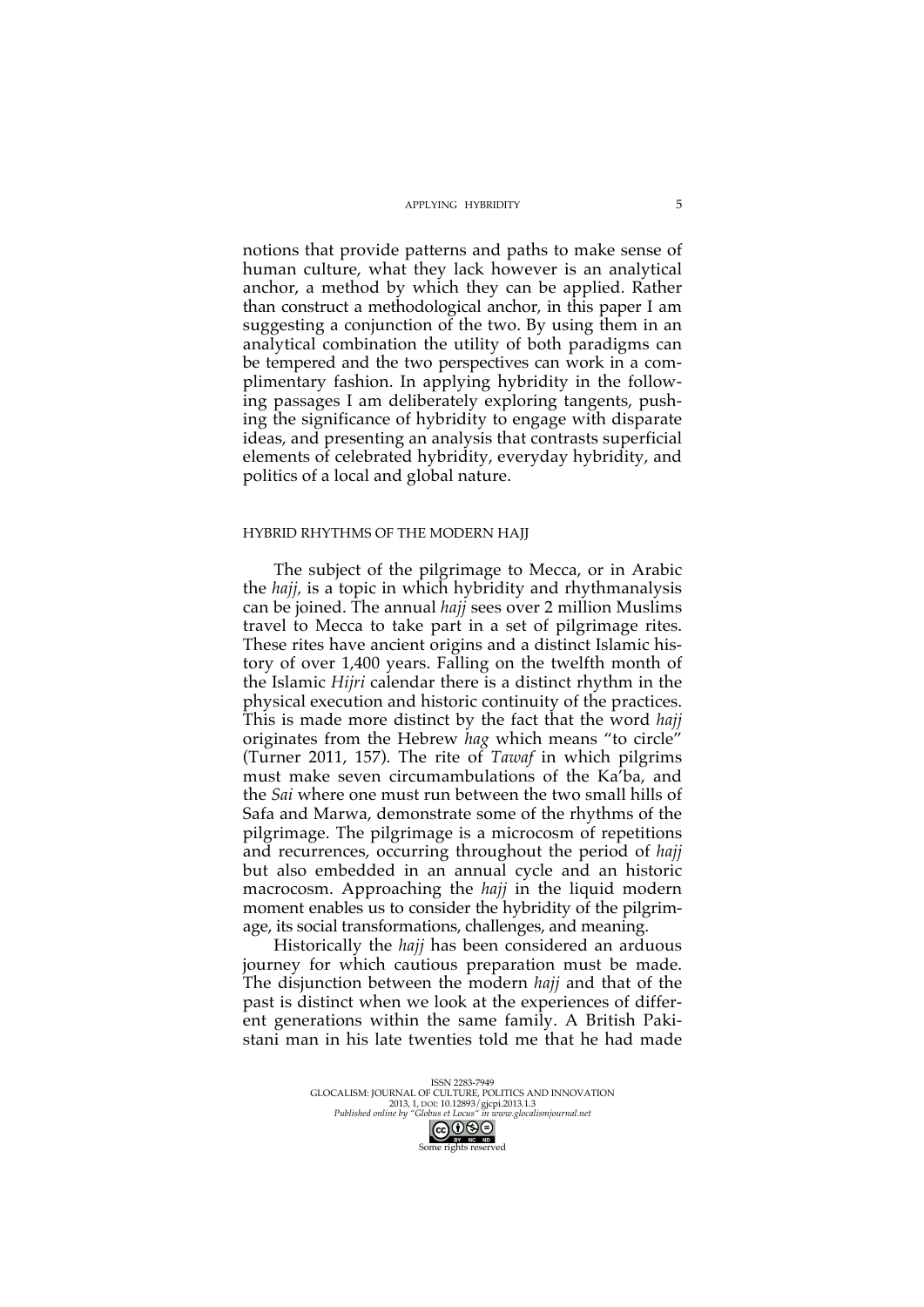*hajj* a total of 18 times. He contrasted his great fortune with that of his grandfather who spent 6 months travelling from Pakistan to Mecca when he made his one and only *hajj* several decades previously (O'Connor 2010, 50). The increased accessibility of the pilgrimage in terms of affordable air travel has altered the significance of the *hajj*  too. A collection of writings by Michael Wolfe (1997) provides insight to the hardships of the pilgrimage, of disease, thirst, robbery and death on route. The *hajj* has transformed the ancient caravan city of Mecca, a cosmopolitan hub throughout the ages, into a dynamic and untypical global city. All sorts of people, all sorts of languages and customs can be found in Mecca, but only followers of one faith. The hybridity of the *hajj* is remarkable on this point alone.

The modern *hajj* has only served to deepen the cosmopolitan milieu of Mecca. Although in 2013 a Lebanese Australian graphic designer will perform the same rites as a  $10<sup>th</sup>$  century Persian merchant, their practical experiences of the pilgrimage differ enormously. The modern *hajj* is not so much one of danger and adventure but of the mundane processes of air travel, bus queues, hotels, and the pursuit of air conditioning. In researching the experiences of both British Muslims and Hong Kong Muslims making the contemporary pilgrimage to Mecca, both rhythm and hybridity are relevant in a variety of ways. Firstly modern progress in travel, infrastructure and medicine, and the incredible financial investment the Saudis have put in to the *hajj* have not provided a "hassle free" experience. Along with unscrupulous tour operators, extortionate hotels, and opportunist thieves, the modern *hajj* holds within it the frustrations one finds in other realms of everyday life. Esa, a 36 year old Hong Kong born and raised Indian Muslim explains this in reference to his experience of *Tawaf*. He recollects that this amazing and deeply religious experience, moving amongst a sea of Muslims around the sacred Ka'ba, was shattered by the ring tone of a mobile phone. He was shocked to see a man nearby answer his phone and speak briefly whilst circling the great cube building to which all Muslims face when they make their prayers. In a report by Malik (2005) an Algerian man performs his *Tawaf* whilst speaking on his phone to his wife back home in Algiers. In this instance the phone provides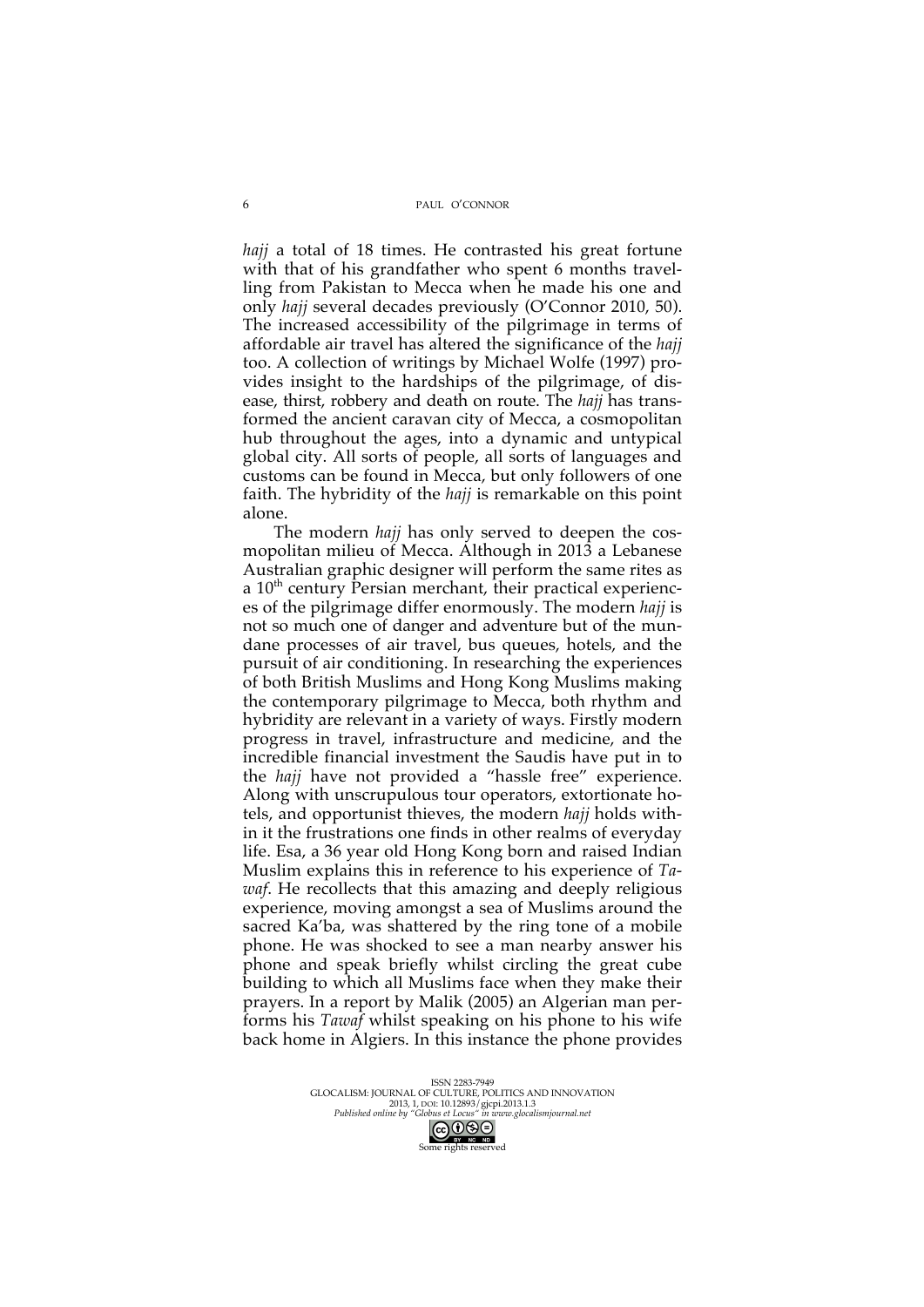#### APPLYING HYBRIDITY

intimacy and becomes a contemporary example of how Muslims can perform the pilgrimage for family members who are unable to make the journey. The same report also refers to a Nigerian pilgrim who cherishes the fact that he can continue to take care of his business whilst making *hajj* via his mobile phone. Referring to the work of Mathews (2011, 106) it is quite plausible that the Nigerian's mobile phone could have been sourced at Hong Kong's notorious Chungking Mansions, a Mecca in itself for rhythms of "lowend" globalization. The Nigerian mixing business with pilgrimage demonstrates a compression of hybrid rhythms in three distinct ways, the connection of places through trade and material goods, the social aspect of real time communication between individuals in vastly different places and circumstances, and also the necessity of being always available and at hand in the online and networked liquid modern world.

In conversation with an African American female Muslim I enquired again about the popularity of phones on *hajj*. She declared that whilst you are not allowed to take phones into the Grand Mosque which houses the ka'ba, it is plain to see that people do. In order to get a cherished photo of herself in the Mosque she slipped her phone inside her bra and smuggled it in. Despite the ancient origins of the *hajj*, Mecca is an undeniably modern global city. Replete with opulent hotels and McDonald's restaurants Mecca is not unlike other cities in which a mass of foreign travellers pass through. Pilgrims can now download one of a number of applications to their iPhone to help them navigate the *hajj* rites*.* Thus the rhythms of modern life echo in Mecca and the experience of the *hajj*. Non-Muslims may not be able to visit the holy city, but they can explore it via google maps. Similarly one can explore Facebook, and Instagram uploads of images in the Grand Mosque, people posing whilst in the ritual state of *Ihram* in the same postures that they make in photos at tourist spots, or with friends in a restaurant. These postures do not necessarily have any meaning, but when juxtaposed with other photos they generate questions of piety and the spiritual meaning of *hajj*. If the pilgrimage is the fulfilment of a sacred obligation and a critical moment in a Muslim's religious biography, then how can this pilgrimage be given the appropriate gravity amidst the mundane

ISSN 2283-7949<br>GLOCALISM: JOURNAL OF CULTURE, POLITICS AND INNOVATION<br>2013, 1, DOI: 10.12893/gjcpi.2013.1.3<br>*Published online by "Globus et Locus" in www.glocalismjournal.net*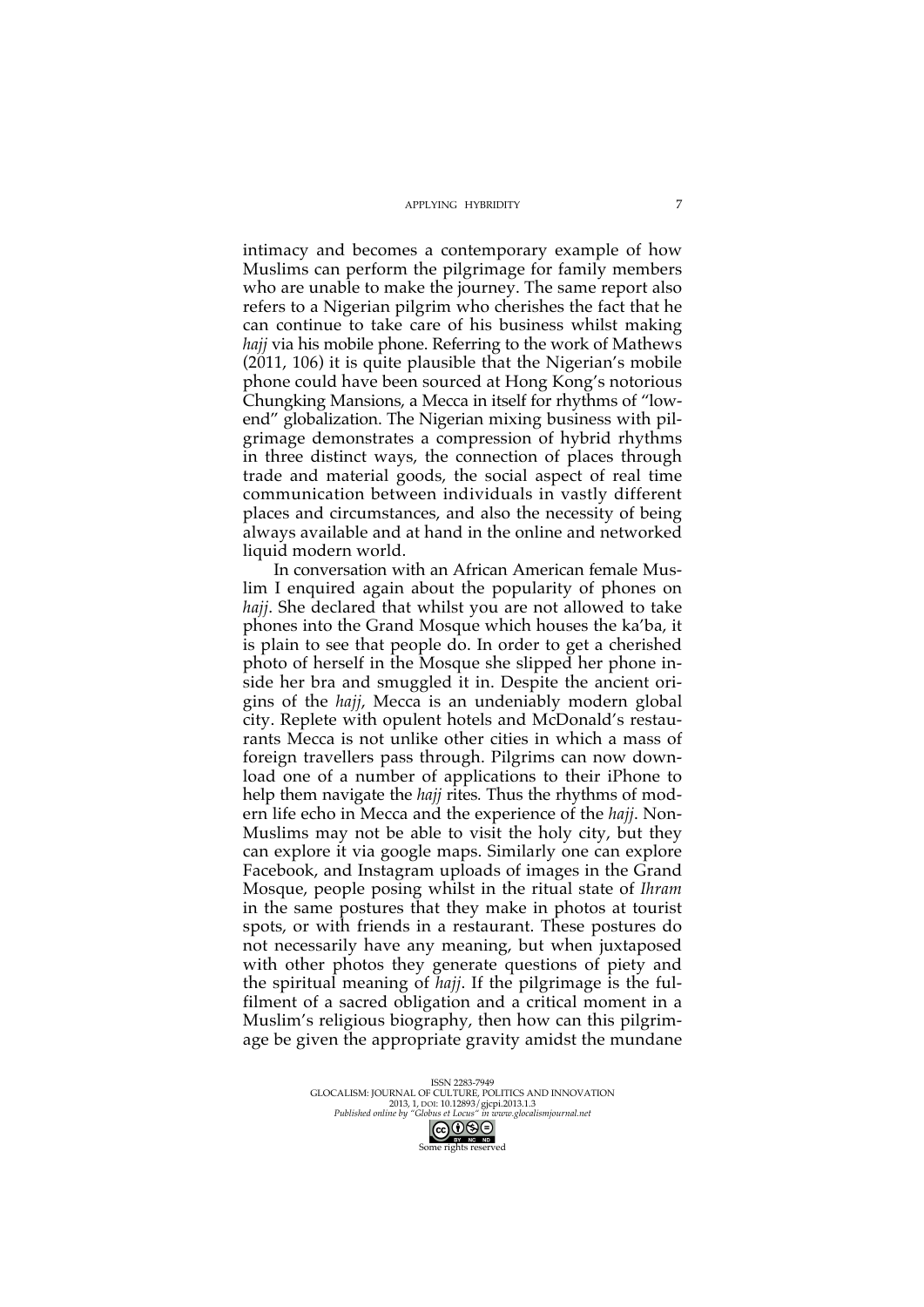use of phones, cameras, room service, and air conditioning? The question pursues what religion comes to mean in the liquid global moment.

Applying hybridity to the topic of *hajj* offers the opportunity to capture some of the complex intersections that occur. Here we have an historic pilgrimage in which the rites have remained unchanged for over 1,400 years. This however is juxtaposed with the accelerated modernism that now personifies the *hajj*. Hybridity exists in the mix of people partaking in the pilgrimage rites from all corners of the globe, the young, the old, the rich and the poor. It includes people making their first pilgrimage and people making the most recent of dozens of pilgrimages. Most distinctly the *hajj* is a hybrid fusion of the modern and the ancient. In applying hybridity some of the contradictions of this phenomenon become apparent and the distinct rhythms of the past and of the liquid modern moment run together. Rhythmanalysis in this instance aids the application of hybridity providing a way to make sense of the fusions and the politics they may suggest.

# THE BRICOLAGE OF TUMBLR

Tumblr is one of the world's most visited social media blogging platforms. On August of 2013 it ranked the 25th most visited site globally (Alexa) hosting a total of 58 billion posts. Up to 75.8 million posts were made each day on Tumblr blogs. It is distinct as a short-form, or microblog, blogging platform enabling users to host and follow blogs, to reblog items from others, share, and discuss topics (Zhang 2011, 6). One feature that is notable about Tumblr is that unlike Facebook where people link primarily with existing friends, Tumblr excels in allowing people to follow topics of interest to them and connect with people who follow similar interests. A typical Tumblr blog is a hybrid entity involving an eclectic range of posts and material and often a wealth of features that have been originally posted by a variety of others. The "dashboard" is the main feature of the tumblr blog where users can scroll through the posts of people they follow, make their own posts, keep track people who follow their own blog, manage messages, and maintain an overview of their ac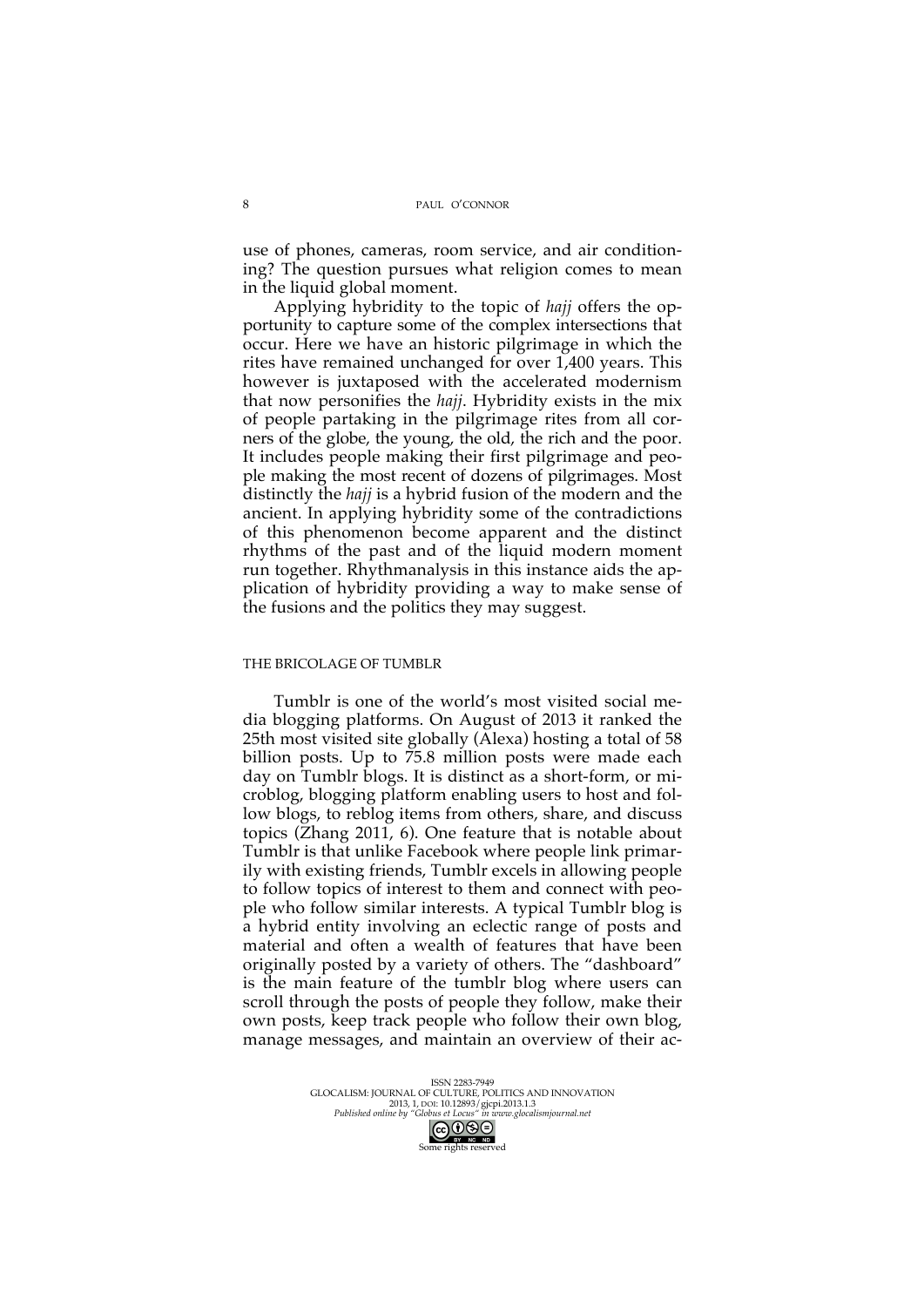count. On the dashboard users can track a number of search terms that they follow with interest. These tracked tags are representative of a mix of interests. Other users are not able to access your tracked tags and they therefore represent a collection of personal interests rather than subscriptions, or fan pages on Facebook which are turned out towards the world and other users.

Lingering for a moment on the subject of *hajj* a juxtaposition between the modern hybrid rhythms of the Meccan pilgrimage can be made with the bricolage of the Tumblr platform. As I search the word "*hajj*", Tumblr allows me to view a variety of recent posts on the subject. I scroll through evocative photos of the Grand Mosque in Mecca, posts with yearning prayers to Allah requesting the fortune to make *hajj*. Other posts include photos of users on *hajj*, one 16 year old girl (*a piece of my mind*) writes that she has saved enough money to send her parents on *hajj* this year. Tumblr allows you to visit the blogs of each of the users making these posts. On the blog of the 16 year old girl, the post about *hajj* is nestled in amongst a collection of photos of men's fashion, a funny looking dog, a picture of an anonymous arm with a tape cassette tattoo, waffles with fruit and cream, Persian proverbs, a complaint about not being allowed to wear a headscarf in an exam, vintage Obama photos, and pictures of South Asian brides.

The hybridity of Tumblr is self-apparent, it is the celebrated hybridity of pic-n-mix, of cut and paste culture. It is at times gleefully light-hearted and often jarringly brutal and honest. As bloggers mix their personal lives amidst popular pictures, videos and music, they construct a virtual world that is cast back to others globally. What is important to acknowledge is that much of what is posted is superficial mix in league with notions of celebrated and "esteemed" hybridity. But parallel to these shallow mixtures are the challenges, voices against cultural appropriation, questions of authenticity and entitlement. Such is the register of hybridity, as Ang notes, that it is "not only about fusion and synthesis, but also about friction and tension, about ambivalence and incommensurability, about the contestations and interrogations" (2001, 200).

Such hybrid experiences are available to users of other social networking sites, be they Twitter, Facebook, In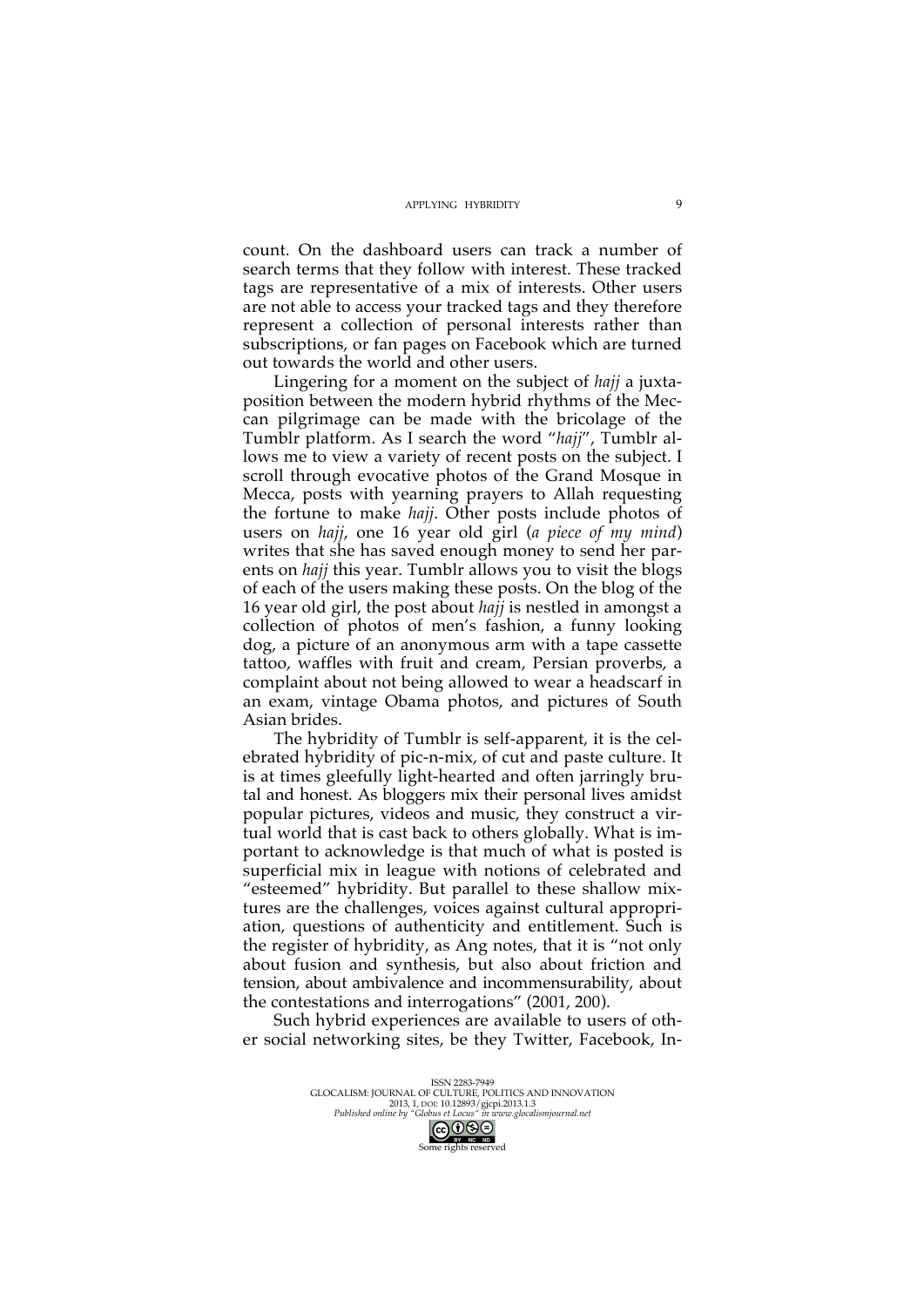PAUL O'CONNOR

stagram, Pininterest and many others. Those who reject the analytical potential of hybridity overlook its relevance in the contemporary networked world (Nunes 2006). Referring to how culturally mixed music forms become coopted in political agendas, Hutnyk (2000, 6) argues that hybridity becomes a "diminutive version of a dominant ideology that works better than ever in complexity". Hybridity is the modus-operandi of liquid modern consumption and marketing, both for the corporation and unsurprisingly as a narcissistic life project for the individual. Diversity and difference, fusion and change are precisely what people must evoke in order to remain relevant, socially connected, and employed. One need only consider reality television's weekly cull of those who have been unable to adapt to the latest challenge in the guise of "Big Brother", "The Apprentice", or "Survivor". Thus hybridity, which is a prosaic aspect of social and cultural life, has now become the very recipe for modern living, where a person can't be just one thing, a world where despite finite resources the demand for more belittles environmental and social sustainability. Our lives are "mashups", hybrid forms of physical, online, and networked interactions. Hybridity is the rhythm of the liquid modern moment.

#### EDWARD SNOWDEN

In May of 2013 revelations by American computer system administrator Edward Snowden regarding the National Security Agency (NSA) disrupted the rhythms of everyday life. Evidence was provided that demonstrated the depth and capacity of the monitoring of individuals personal communications and the myth of online privacy. Speaking from a Hong Kong hotel room Snowden revealed the PRSIM data-mining programme. In the wake of such revelations individuals and sovereign states expressed deep concern with the actions of the United States. An international pantomime unfolded as President Obama sought Snowden's extradition from Hong Kong, followed shortly by his departure from the territory and taking up of residence at Russia's Sheremetyevo airport, the seeking of Asylum in a host of South American countries, and the subsequent rerouting of Bolivian President Evo Morales's plane (Pilger 2013).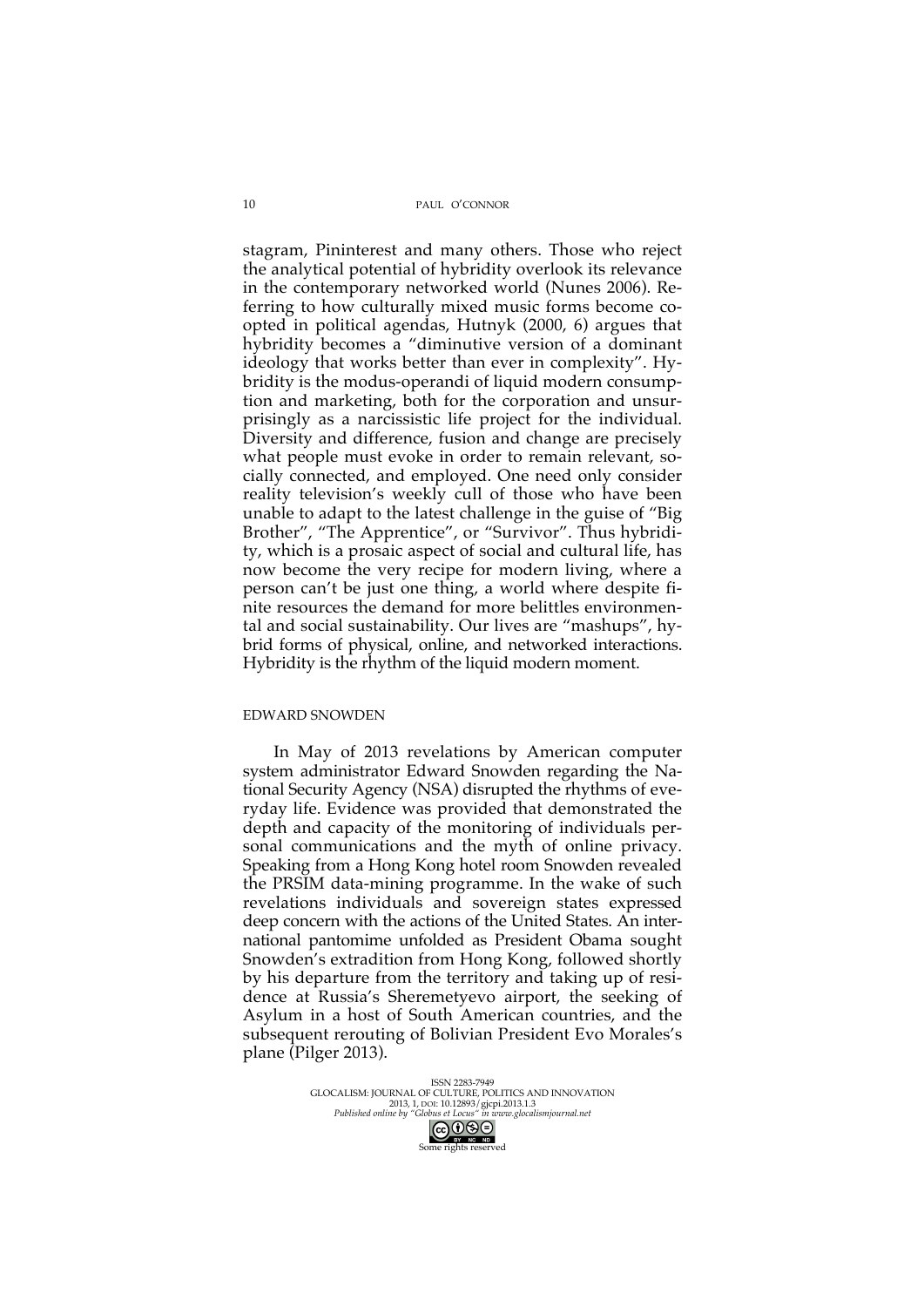#### APPLYING HYBRIDITY

In identifying himself as the whistleblower in Hong Kong, Snowden's story became part of a domestic political agenda regarding the fight for autonomy and universal suffrage. Hong Kong, which was transferred from British colonial rule to the sovereignty of the People's Republic of China in 1997, has recently undergone tremendous social and economic transformation. As the territory becomes ever more closely integrated with Mainland China, Hong Kongers have expressed discontent with the erosion of Hong Kong culture and challenges to the rule of. Edward Snowden chose Hong Kong specifically because of its civil freedoms and whilst in the city he revealed that the NSA had been hacking into Hong Kong internet users for years (Lam 2013). Citizens in the territory eagerly observed the unfolding saga watching the U.S., China, and the local Hong Kong government. Hong Kong media reported calls to protect Snowden in accordance with Hong Kong's basic law (Rowse 2013) and the desire of Beijing that Hong Kong manage the issue independently (Zuo 2013). On June 15 2013 nearly 1000 citizens connected to over 27 different organisations marched through Hong Kong in support of Snowden (supportsnowden.org). The Support Snowden cause was as much, if not more, about championing freedoms in Hong Kong as it was about protecting Edward Snowden. The affair depicts a hybrid recasting of the Snowden revelations through their political co-option by Hong Kong activists.

In August of 2013 it was reported that Lavabit, the secure encrypted email service provider that Edward Snowden used, were shutting down and destroying their servers. This was followed by the announcement that Silent Circle, a similar provider, was also shutting down. The *South China Morning Post* reported that this indicated the US government were able to access encrypted email and the only method to prevent access to communications was to purge the servers on which they were stored. Lavabit's owner Lavar Levison is now preparing for the legal repercussions of his actions and indicates that he unable to confide the full details of the situation even to his lawyer (Dredge 2013). This highlights how the original revelations made by Edward Snowden have had hybrid outcomes and developed a new rhythm of insecurity in which the last bastions of a surveillance free life are cov-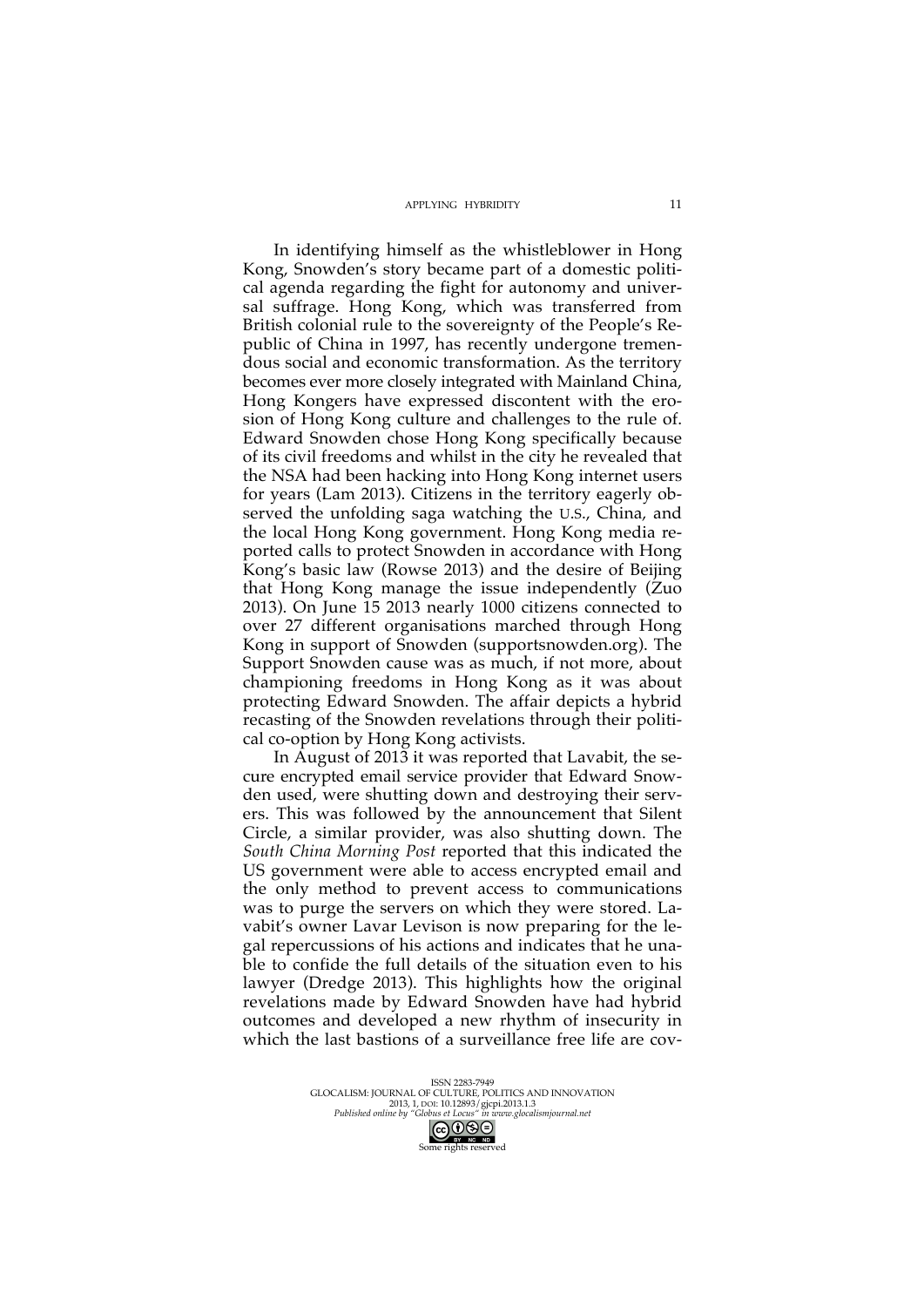ertly stripped away. This type of hybridity (arguably more obviously political than others) reveals the apathy with which people subscribe to these actions (no exodus from facebook or google) and the pockets or resistance that seek to enact change (Lavabit, Wikileaks, The Guardian newspaper, supportsnowden.org) even if it for their own interests.

Just as the critics of hybridity have argued that the concept is too often used as a liberal multicultural celebration of difference, the political co-option of issues make them hybrid, complex and with multiple fields of influence. The Snowden case shows that hybridity can be political and that, as previously noted by Ang, hybridity captures as much conflict as celebration. The everyday world of individual choices and international affairs are made political by their confluence, the political extends from hybridity.

# STANDING BACK

As an advocate of the facility of hybridity as a mode of analysis in the social sciences I also have to vouch for its results. What hybridity informs us in analysis is less of a distilled and discrete truth and much more of broad conceptual vista in which threads can be traced. The aim of this work has been to highlight the scope available when hybridity is applied as an analytical tool. Too often critical works adopt a limited scope, a subject, a problem, a theory, and an analysis. Returning to Lefebvre once more, his declaration that "the history of a single day includes the history of the world and civilization" (1984, 4), is in itself an affirmation of hybridity. This sentiment is echoed by Eriksen (1994, 1) who states that the small scale focussed ethnography of social anthropologist delivers truths about much wider mechanisms of ethnicity and nationalism. Clifford Geertz similarly suggests that anthropologists are the "miniaturists" of the social sciences crafting small works that echo the world at large. If, as these theorists suggest, the microcosm represents the macrocosm, it allows us to consider that all issues are connected, and that by looking at disparate topics, we are able to temper our thoughts and analysis. Again I reiter-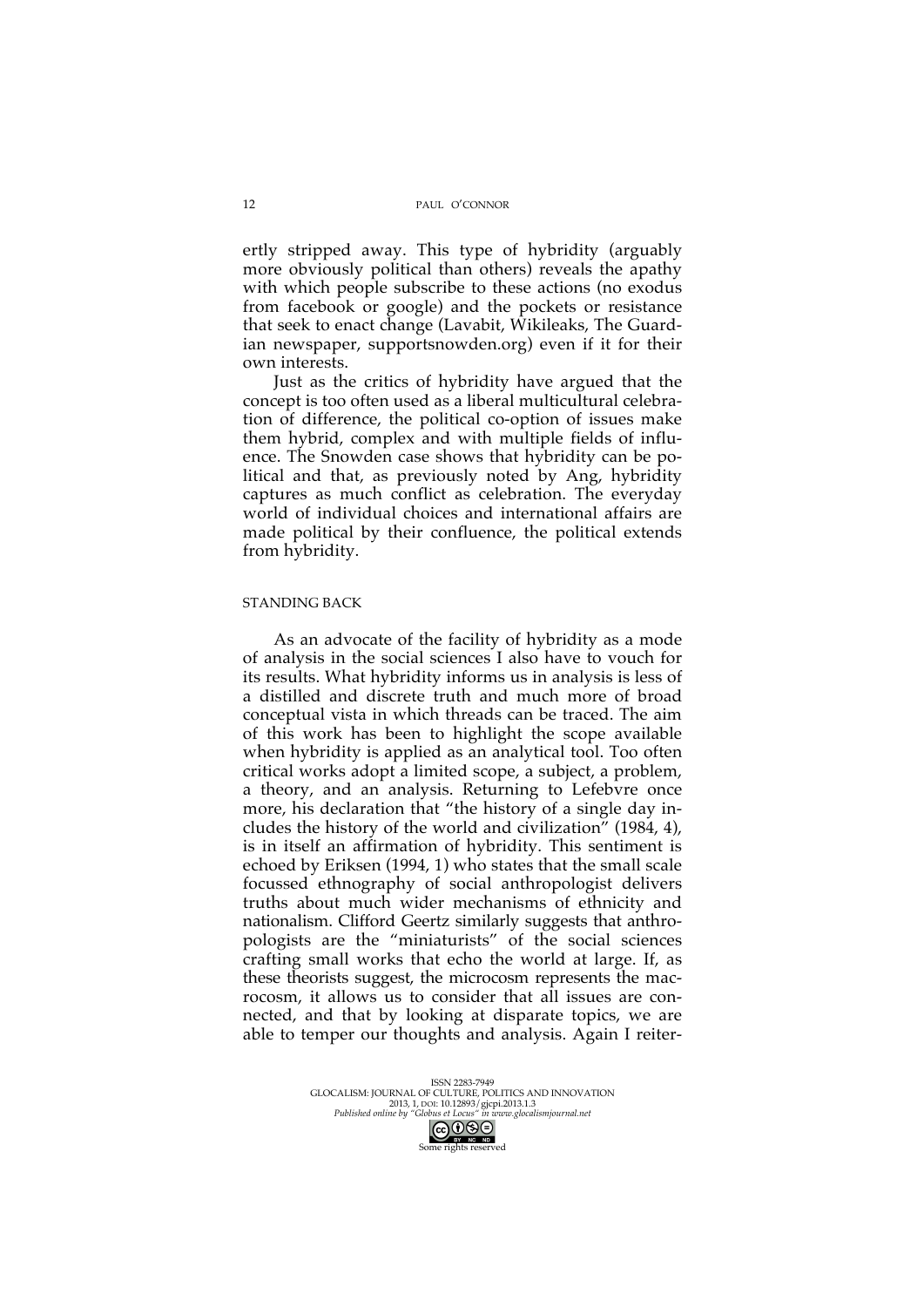ate that if the subject is hybrid the analytical approach can adopt this hybridity also.

Applying hybridity as a mode of analysis in this short paper provides a method to bring quite unalike topics into the same critical focus. The pilgrimage to Mecca represents a cyclical hybrid rhythm where the interconnections of the modern world are very much relevant. As pilgrims use their smartphones to navigate the rites of *hajj* they can also take photos to upload to their social networking sites. In turn these images and reports from Mecca become part of a dense flow of information layered in blog posts, status updates, tweets and hashtags. These actions are always embedded in the larger world of international relations, global flows of capital, and cultural change. In the weeks following the Snowden revelations Tumblr users voiced their concern that the blogging site had recently been purchased by Yahoo, one of the companies to which PRISM claimed to have direct server access. A flurry of posts debated the political implications of the now undeniable levels of surveillance of web users. One aspect of the popularity of Tumblr identified by Zhang (2011) is that it provides open political debate in opposition to the muted voices of the media. Just as Academic work is built on the work of others, everyday life in the liquid modern world is a hybrid production of the sounds, images and words of the world, reflected outwards in individualised nuances. For all of its superficiality this hybridity is never devoid of politics. The Snowden affair reminds us that all our actions can be captured not just by CCTV cameras in the urban jungle, but also by emails, cell-phones, and ISPs.

The application of hybridity in this paper provides a chance to gain a perspective by standing back and trying to make sense of the vast scale of our hybridity. This conjunction of hybridity and rhythmanalysis works as a signpost to activate new combinations of theory in analysis on cultural globalisation. It has shown how the sacred is situated in the liquid global in some contradictory representations, that lives online traverse an alarming amount of information that fluctuates in meaning and intensity compressing not simply time and space but also culture, politics, the private and the personal. It has also shown how global political issues are pulled into local experiences and

ISSN 2283-7949<br>GLOCALISM: JOURNAL OF CULTURE, POLITICS AND INNOVATION<br>2013, 1, DOI: 10.12893/gjcpi.2013.1.3<br>*Published online by "Globus et Locus" in www.glocalismjournal.net*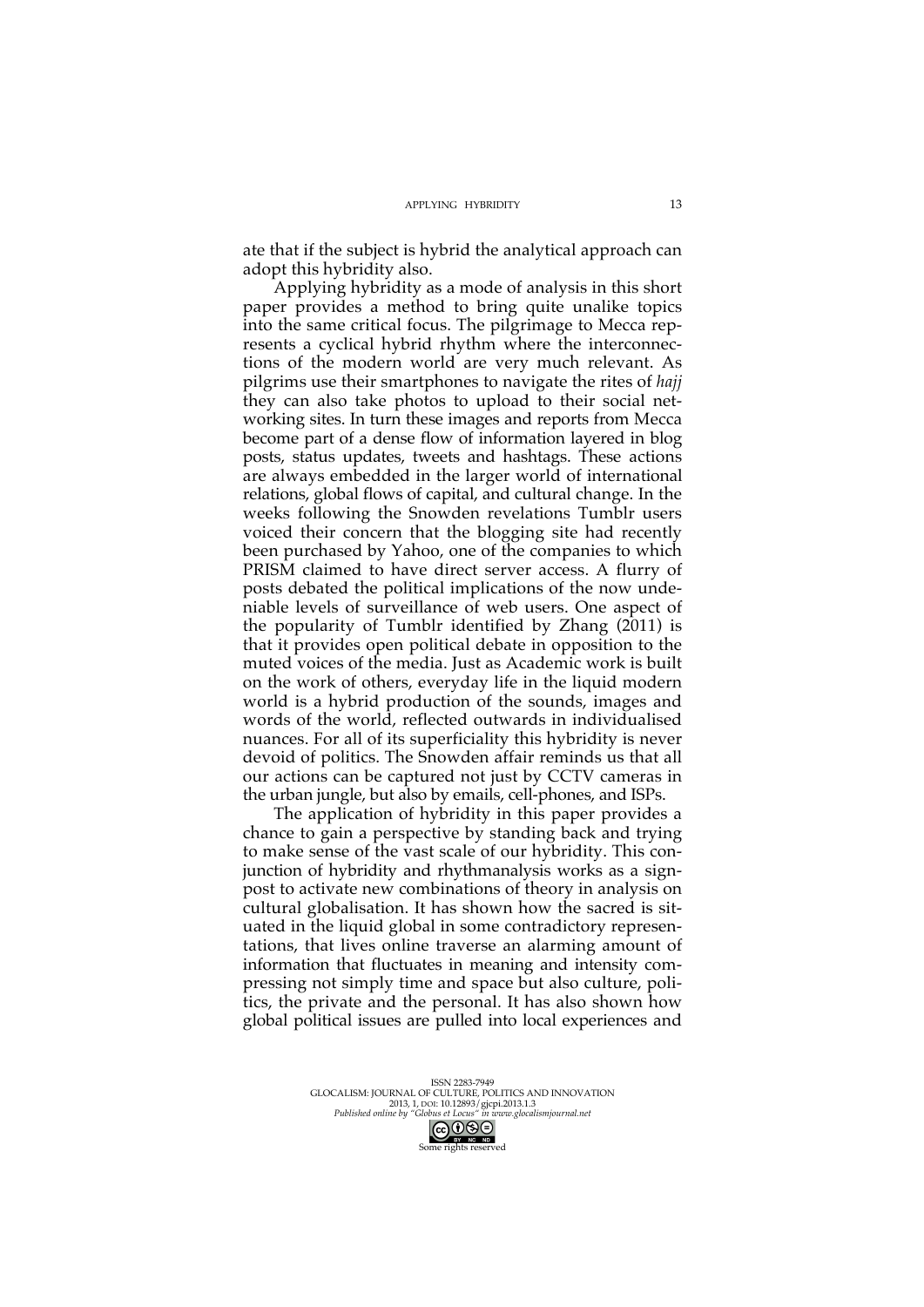reflected into the lives of individuals as parts of their daily lives.

In these manifestations hybridity is perhaps best articulated in terms of rhythm. Hybridity is signified by flux, it builds and destroys, crawls and leaps. This is why I believe that we must apply hybridity in combination with other theories in order to harness its potential and anchor its vitality. The conjunction with rhythmanalysis that I present here is just one-way in which hybridity can be used as a critical and analytical tool. In examples of rhythm, referents to hybridity open up debate. Similarly by evoking rhythm in discussion of hybridity we are able to consider patterns of change. The issues covered in this paper all present forms of hybridity, fusions of the modern, global and local. In articulating their diversity I have also provided examples where the topics intersect and become relevant to each other. This is somewhat more than ludic exploration; it highlights the most radical thing about hybridity, that it can bring ideas together. Hybridity works not so much as a discrete theoretical perspective but more as a lens to view and highlight the inherent fusion of the world at large. This is ardently not a reason to reject hybridity, but the most edifying reason to embrace it.

# REFERENCES

*A piece of my mind*, 2013: "so basically I got my first paycheck today" (http://mylongstoryshort.tumblr.com/post/57126901325/so-basically-i-gotmy-first-paycheck-today-i-can> [accessed on 16 August 2013]).

Ahmad 1995: A. Ahmad, *The Politics of Literary Postcoloniality*, in "Race and Class", 36, pp. 1-20.

Alexa 2013: *Tumblr web ranking*, in <http://www.alexa.com/siteinfo/ tumblr.com> [accessed 18 August 2013].

Ien 2001: A. Ien, *On not speaking Chinese: living between Asia and the West* (London, Routledge).

Bauman 2000: Z. Bauman, *Liquid modernity* (Cambridge, Polity).

Bauman 2006: Z. Bauman, *Liquid life* (Cambridge, Polity).

Bauman 2007: Z. Bauman, *Liquid times: living in an age of uncertainty* (Cambridge, Polity).

Dredge 2013: S. Dredge, *Lavabit email service unlikely to relaunch outside the US, says founder*, in "The Guardian" (<http://www.theguardian.com/ technology/2013/aug/14/lavabit-email-not-relaunching-overseas> [accessed on 18 August 2013]).

Edensor 2010: T. Edensor (ed.), *Geographies of rhythm: nature, place, mobilities and bodies* (Farnham, Ashgate).

Eriksen 2010: Th.H. Eriksen, *Ethnicity and Nationalism* (London, Pluto Press).

Geertz 1971: C. Geertz, *Islam observed: religious development in Morocco and Indonesia* (Chicago, University of Chicago Press).